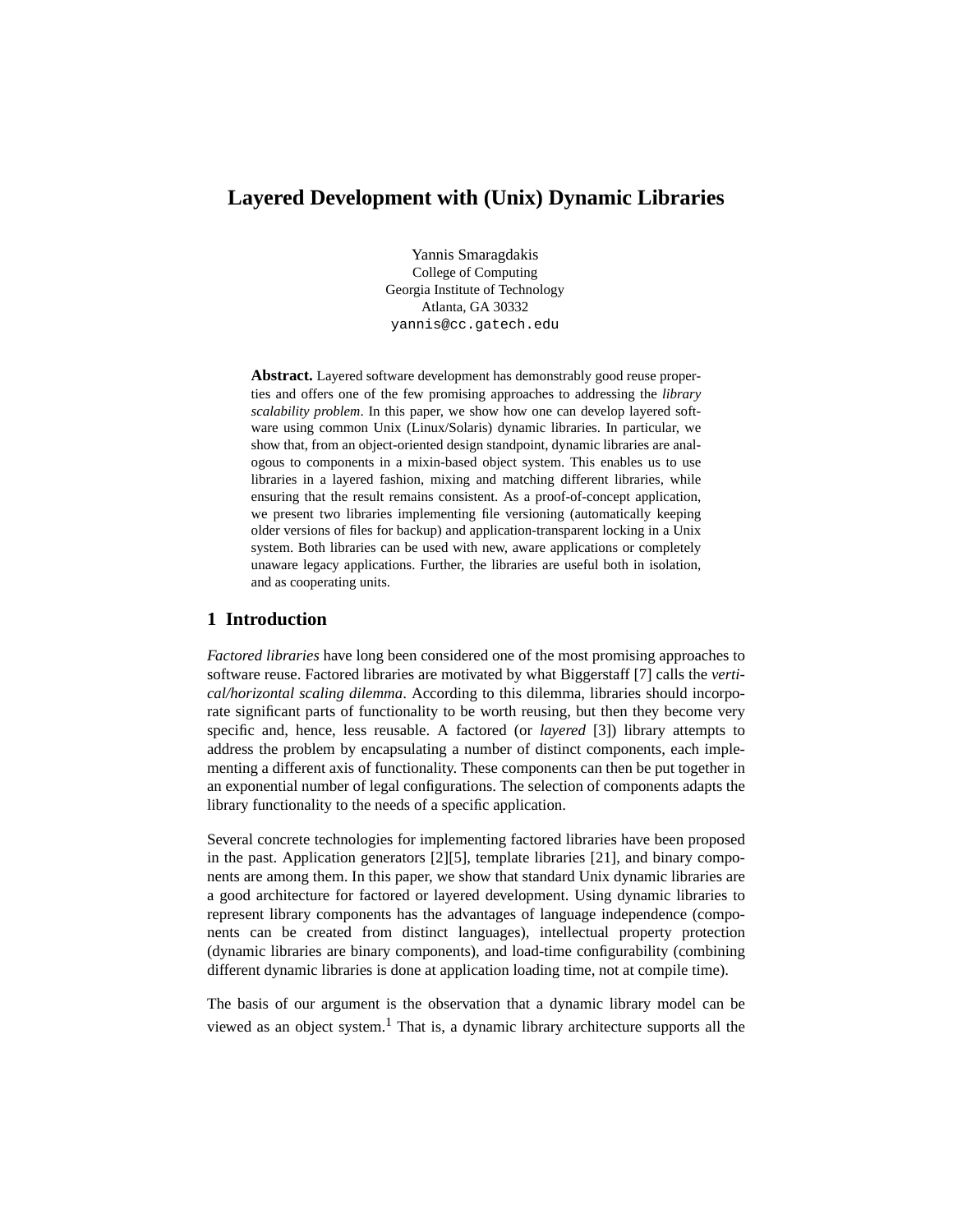standard properties required to identify a system as object oriented: inheritance, encapsulation, and overriding. Furthermore, as we will show, other common features of object models can be identified in dynamic libraries: a library can choose to call functionality of its parent library ("super" call) and can choose to call functionality in another named library (call through a reference). Indeed, even some not-too-conventional features of object systems are supported by the dynamic library model: "inheritance" is done late (at load time), making the dynamic library model resemble a "mixin-based" [\[8\]](#page-12-0) object system. Furthermore, different copies of a library can participate in the same inheritance hierarchy.

The conceptual mapping of dynamic libraries to object-like entities is one of the contributions of this paper. Based on this, we translate well-known techniques for layered design in object-oriented languages into analogous techniques for dynamic libraries. The result is a style of dynamic library development that is very useful but unconventional: it requires constant consideration of whether a call should be dispatched "dynamically" (i.e., could be allowed to be overridden by child libraries in the inheritance hierarchy), "statically" (within the current library), or "by chaining" (by forwarding to the parent library in the hierarchy). Dynamic libraries that are designed with the understanding that they can be used in a layered fashion are modular and can be used in many combinations with other libraries. Conventional (*legacy*2) Unix dynamic libraries are rarely careful to cooperate with other libraries that may be overriding some of their symbols.

We should point out early on that the term "library" is overloaded in our discussion. When we talk of a "dynamic library", we mean a single file implementing a collection of routines. When we talk of a "layered" or "factored library" we mean a collection of components that are designed to be composed together in many configurations. Under the methodology we are proposing, a single "dynamic library" is just one of the components in a "layered library".

As a proof of concept for our approach, we present two dynamic libraries that can be viewed as different components of a factored library for file operations. The two libraries are designed to be used either together or in isolation. Both libraries perform system-level tasks, that are, however, commonly handled at the application level in Unix. The first library performs transparent file versioning: every time an "interesting" file is modified or erased, its old version is saved for backup. The second library performs file locking, so that inconsistent file editing is prevented. Both libraries can be used either with new applications, or with legacy applications. In the latter case, they can

<sup>1.</sup> For readers familiar with Unix dynamic libraries, a clarification and forward pointer is in order: our arguments are based on the use of the LD\_PRELOAD technique instead of the more conventional path-based approach to using dynamic libraries.

<sup>2.</sup> We will use the term "legacy" to denote pre-existing Unix libraries and applications (i.e., binary objects that were not developed following the style of programming described in this paper). We do not assign any negative connotation to the term.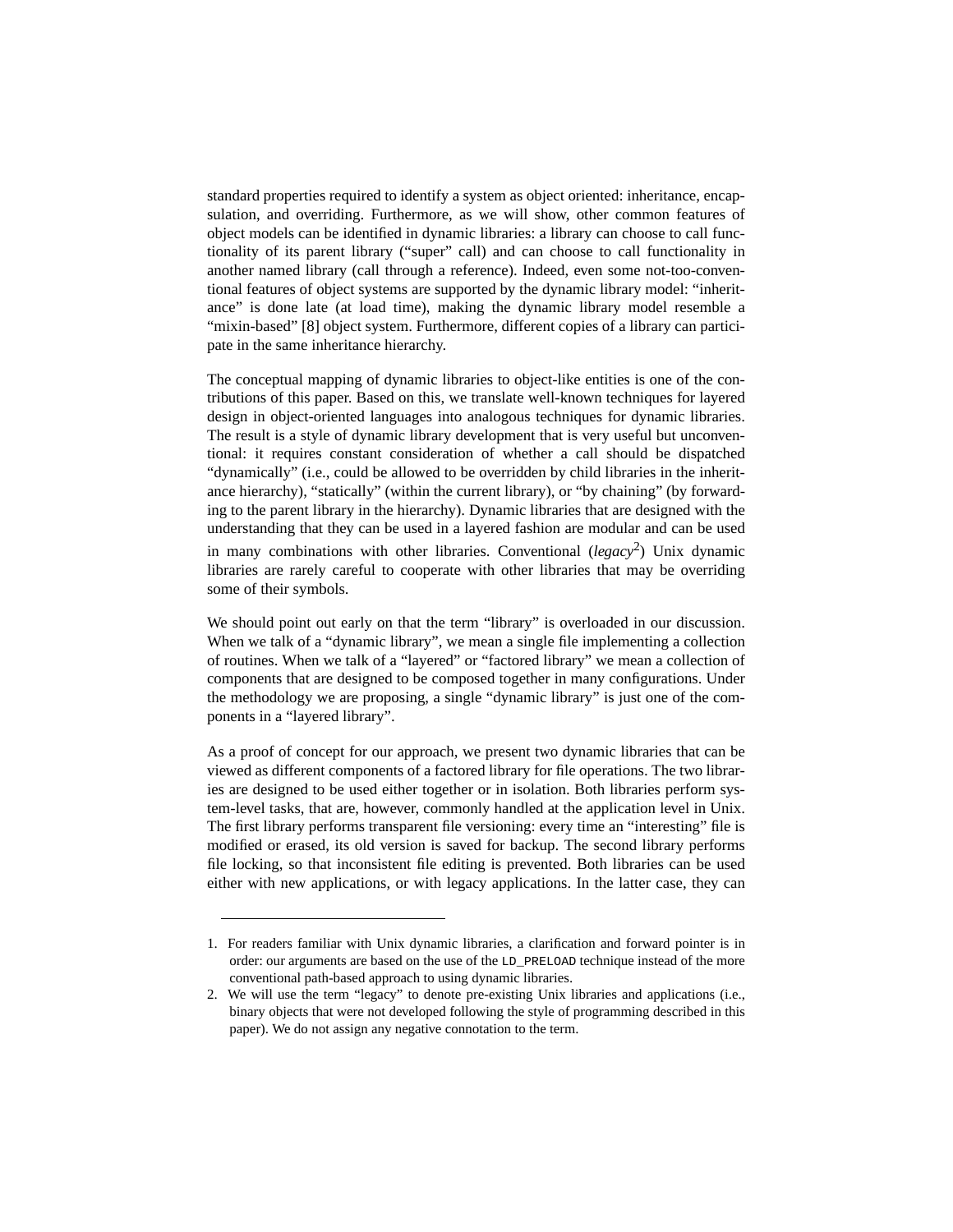<span id="page-2-0"></span>provide backup and locking functionality for existing executables (i.e., without recompilation). Source code for both libraries is available at our web site.

The rest of this paper is structured as follows. Section 2 introduces Unix dynamic libraries and shows how they can be viewed in object-oriented terms. [Section 3](#page-7-0) discusses our two example applications and their structure as layers of a consistent library. [Section 4 p](#page-10-0)resents related work and Se[ction 5 off](#page-11-0)ers our conclusions.

## **2 Dynamic Libraries**

In this section we introduce dynamic linking/loading, with special emphasis to the (not too common) use of the LD\_PRELOAD environment variable in modern Unix variants. We then show how this technique supports layered software development, by enabling us to simulate a flexible object-oriented programming model.

Our examples have been tested on Linux and Solaris using several different versions of these operating systems over the past 2 years. Hence, reasonable stability can be expected. Most other modern Unix variants (e.g., FreeBSD/OpenBSD/NetBSD, AIX, Mac OS X) support dynamic libraries, but we have not personally tested them.

#### **2.1 Background**

Dynamic linking/loading is a common technique in modern operating systems. Under dynamic linking, an executable program can call routines whose code exists in a dynamic library. The dynamic library is loaded at execution time into the address space of the program. Routines from a dynamic library are identified by symbols and it is the responsibility of the dynamic linker to match the symbols referenced in the executable to the symbols exported from a dynamic library. The main advantage of dynamic libraries is that the executable does not need to be burdened by including common library code. This results into smaller executables, thus saving disk space. More importantly, it also enables keeping a single copy of the library code in the system memory during run-time, even though the code may be used by multiple executable files (or even by the OS kernel itself).

Another advantage of dynamic libraries is that they avoid hard-coding dependencies on library code. Instead of statically linking to a certain version of the code, which prevents exploiting future improvements, dynamic linking takes place at program load time. Thus, different libraries (possibly newer and improved or just alternative implementations) can be used. This enables modularity and it has been one of the main reasons why dynamic libraries are the technology of choice for binary object systems, like Microsoft's COM (e.g., see [\[9\]](#page-12-0)). It is worth mentioning that this flexibility of dynamic libraries has also been the source of problems when library versioning is not managed carefully—the term "DLL hell" has become standard terminology.

Typically the search for libraries is path based: the name of the library exporting a certain symbol is fixed at build time, but by changing the lookup path for the library file,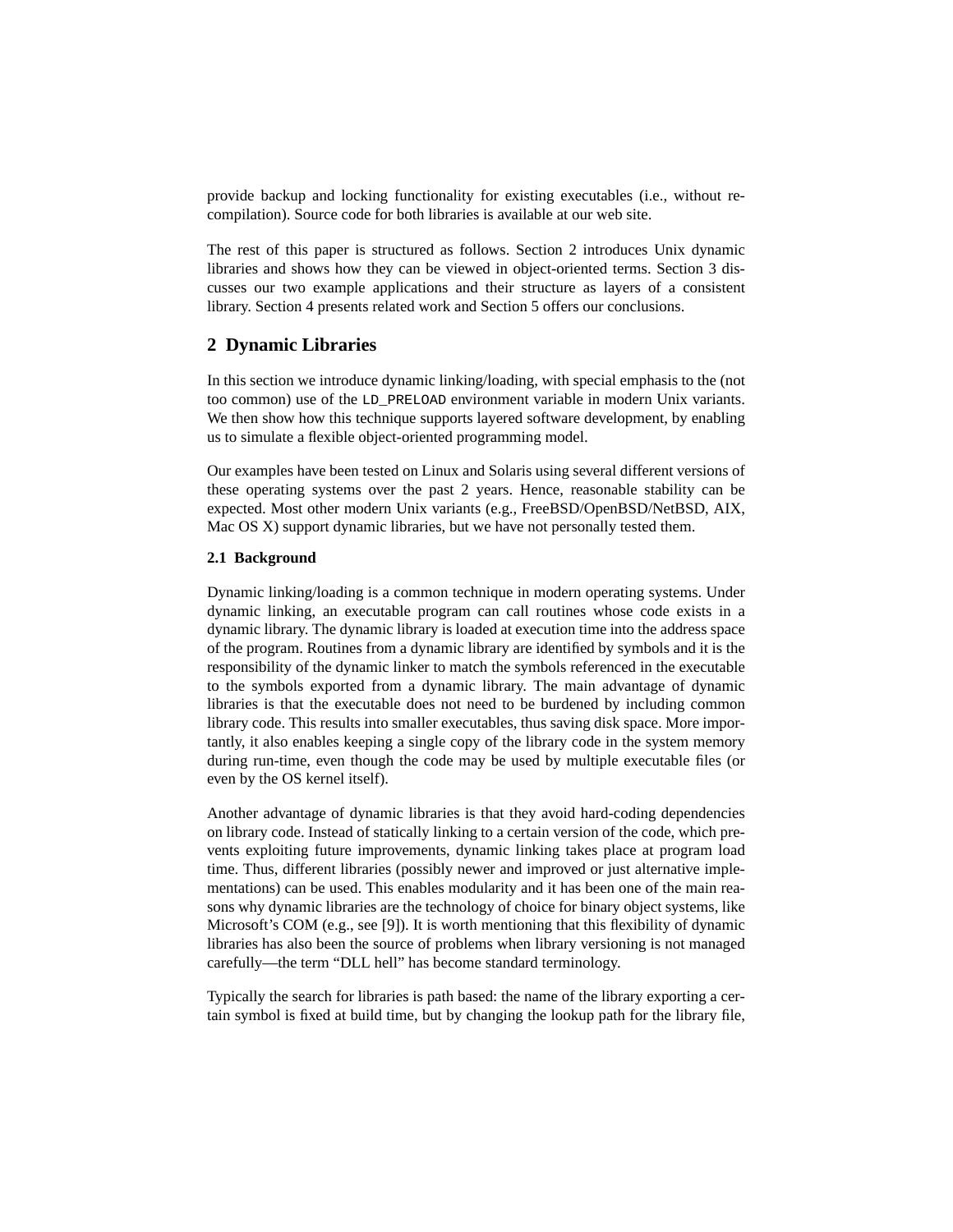different dynamic libraries can be linked. For example, in Unix systems, an executable program calling routine rout, implemented in library libroutines.so, can be built with the -lroutines flag to signify that dynamic linking should be done to a file called libroutines.so. The user can then influence the process of finding the file by changing the environment variable LD\_LIBRARY\_PATH, which lists directory paths to be searched by the linker in order to find libroutines.so.

A very powerful feature of Unix dynamic libraries is the ability to interpose implementations of routines *before* the actual path based symbol lookup takes place. This is done by using the LD\_PRELOAD environment variable. LD\_PRELOAD can be set to a list of dynamic library *files* (not directory paths) that are linked before any other dynamic libraries. Effectively, symbols from the libraries in the LD\_PRELOAD variable take precedence over any normal dynamic library symbols. We show examples of the use of LD PRELOAD in the following section.

#### **2.2 Dynamic Libraries and the Object-Oriented Model**

The common attributes of an object-oriented (OO) system are encapsulation, inheritance, and overriding. As we will see, all of these and more are supported by dynamic library technology.<sup>3</sup>

The object model supported by dynamic libraries is not exactly like that of mainstream OO languages like C++ and Java: such languages are class-based, while the object model we discuss here is not. Instead, the dynamic library object model is closer to a delegation-based binary object model, like COM [[9\].](#page-12-0) The use of the LD\_PRELOAD variable is particularly interesting, as it enables late composition of dynamic modules.

**Encapsulation.** Dynamic libraries offer encapsulation: they contain the implementations of multiple routines that can be handled as a single unit. Data hiding is supported: routines are distinguished into those that are exported (*external symbols*) and those that are not.

The default resolution of symbols is to routines in the library itself. Thus, if a dynamic library references symbol sym and provides an implementation of sym, the library's own implementation will be used. Binary code can call the routines encapsulated in a different dynamic library, as long as a "reference" to the library exists. The reference can be obtained using the library pathname. For instance, calling routine f of library lib is done by explicitly opening the library and looking up the appropriate routine:

```
libhandle = dlopen("lib", RTLD_LAZY);
meth = (methtype *) dlsym(libhandle, "f"); // cache it in meth
meth(arg1); //or whatever is the regular signature of "methname"
```
<sup>3.</sup> Unix dynamic libraries are commonly also called "shared objects" (hence the .so file suffix). This is a fortunate coincidence, since, to our knowledge, the term "object" was not used in the object-oriented sense.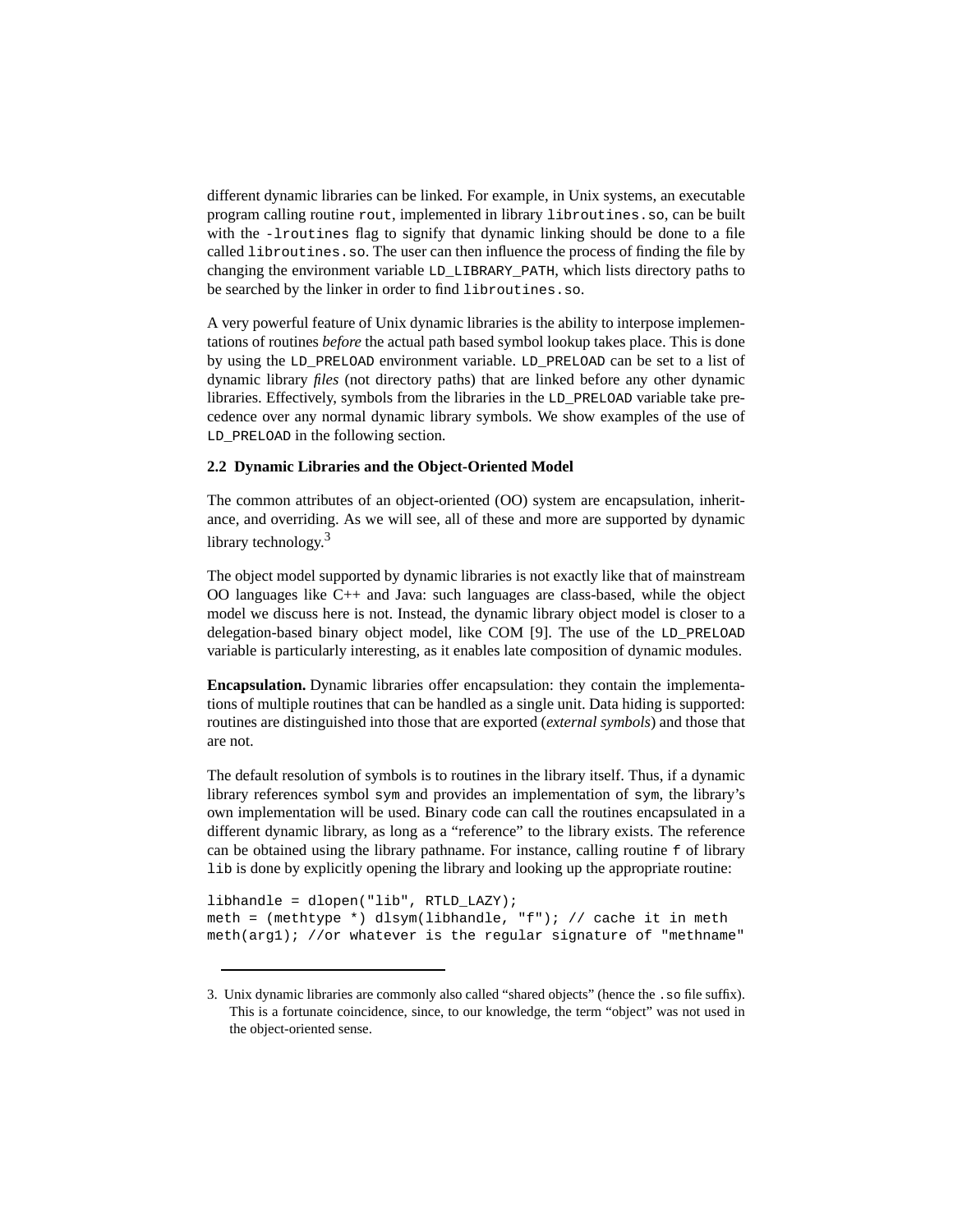**Inheritance.** Dynamic libraries support inheritance:<sup>4</sup> a library can behave as if it were automatically "inheriting" all symbols exported by ancestor libraries in a hierarchy. A hierarchy is formed by putting the dynamic libraries in sequence in the value of LD\_PRELOAD. For instance, consider setting LD\_PRELOAD to be (csh syntax):

setenv LD\_PRELOAD "\$DLIBHOME/C.so \$DLIBHOME/B.so \$DLIBHOME/A.so"

This establishes a linear hierarchy of libraries, each having a notion of a "next" library in the hierarchy. In terms of inheritance, library  $C.\text{so}$  inherits from library  $B.\text{so}$ , which inherits from library A.so. All symbols of A.so can be referenced by code in B.so, etc.

**Overriding.** A dynamic library automatically overrides symbols from ancestor libraries in the hierarchy. "Dynamic" dispatch (really a misnomer, since the resolution occurs at load time) is effected by looking up a symbol using the RTLD\_DEFAULT flag in the dlsym call:

virt\_meth = (methtype \*) dlsym(RTLD\_DEFAULT, "methname"); virt\_meth(arg1); // call the most refined method

This ensures that the lookup for the symbol proceeds through the dynamic libraries in order, beginning at the final node of the hierarchy. Thus, the overriding method is retrieved, not any overridden versions.

As usual in an OO hierarchy, code in one node can explicitly call code in the next node of the hierarchy (instead of calling its own "overridden" version of the code). Such "parent" calls are effected by looking up the symbol using the RTLD\_NEXT specifier in the dlsym call:

super\_meth = (methtype \*) dlsym(RTLD\_NEXT, "methname"); super meth(arg1);  $//$  call the method

### **2.3 Layered Development with Dynamic Libraries**

Dynamic libraries form an excellent platform for layered software development. This has already been exploited in limited ways. Windows dynamic libraries are the technology that supports Microsoft's COM. In Unix, there are some applications that extend their capabilities using dynamic loading (e.g., the Apache web server [\[1\]](#page-11-0)). Nevertheless, to our knowledge, there is no factored library with its components implemented as dynamic libraries. That is, although large, monolithic dynamic libraries have been used successfully, no consistent array of functionality has been implemented as a collection of small dynamic libraries *all designed to cooperate* using load-time inheritance hierarchies.

<sup>4.</sup> The term "aggregation" would perhaps be more appropriate than "inheritance", since the latter is used to describe relationships between classes. Nevertheless, we prefer to use the term "load-time inheritance" or just "inheritance" to appeal to the reader's intuition.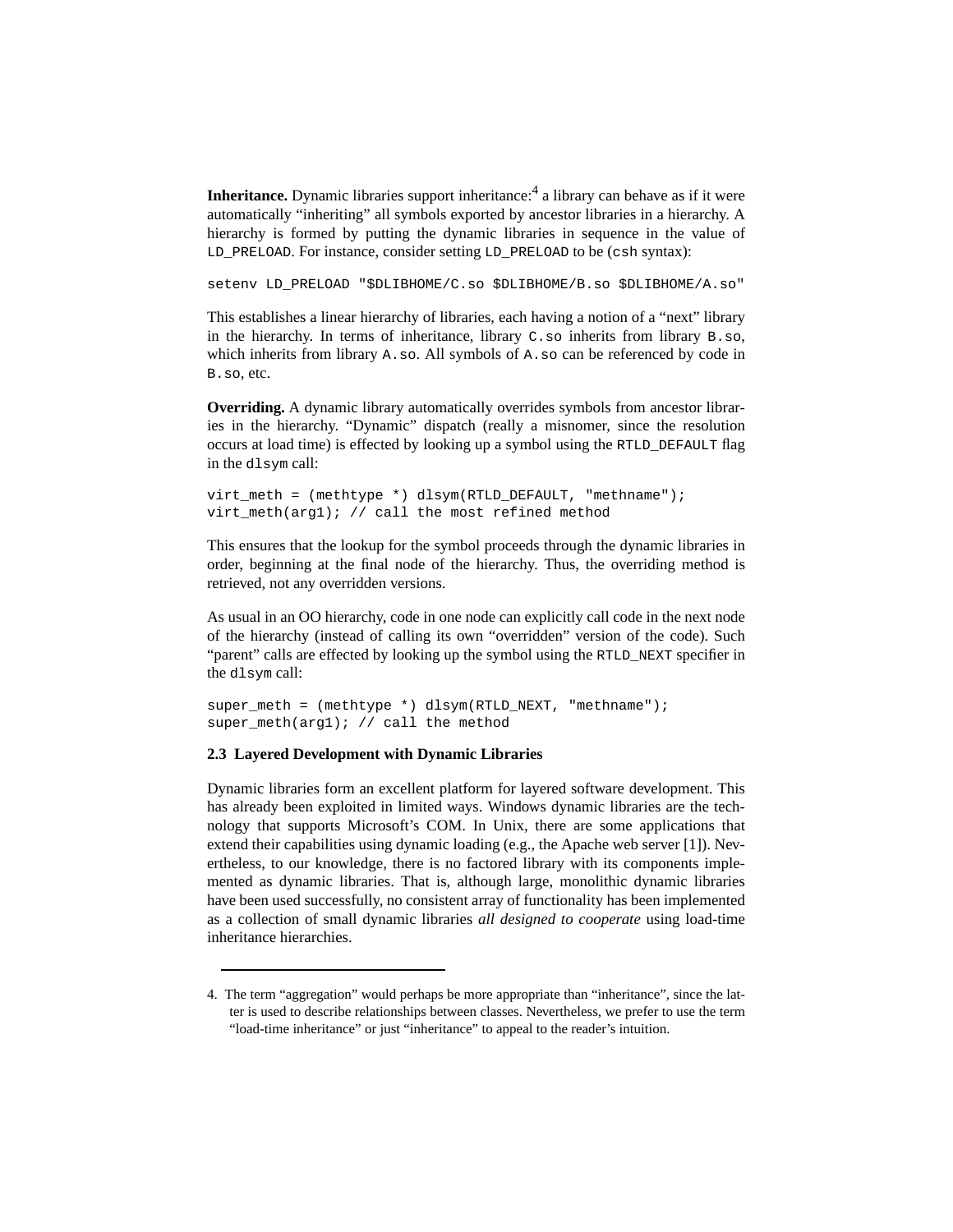The technology for such a coordinated interaction is already there. Indeed, the object model offered by dynamic libraries is close to a *mixin-based* model—a technology that has been used in layered libraries in the past, most notably in the GenVoca methodology [\[2\]](#page-11-0). *Mixins* [\[8\]](#page-12-0) are classes whose superclass is not specified at mixin implementation time, but is left to be specified at mixin use time. The advantage is that a single mixin can be used as a subclass for multiple other classes. This is similar to what we obtain with dynamic libraries using the LD\_PRELOAD variable. A single library can refer to "parent" functionality and to "overriding" functionality, but it is not aware of the exact hierarchy in which it participates. The same library can be used in many different hierarchies. The same symbols will be resolved to refer to different code depending on the exact hierarchy.

Consider, for instance, a factored library containing 6 dynamic library components, named A.so to F.so. Each of these components can encapsulate a different feature, which may be present or absent from a given component composition. All components should be designed with interoperability in mind. Thus, every call to a routine f should be carefully thought out to determine whether it should be a call to a routine in the same library (calling known code), a call to the parent library's routine (delegating to the parent), or a call to the overriding version of the routine (allowing the interposition of functionality by all other libraries in the hierarchy). This is the same kind of analysis that goes into the implementation of a mixin-based library.

The advantage of factored libraries is that they can be used to implement a number of combinations that is exponential in the number of components in the library. Each of the combinations is not burdened by unneeded features, yet can be as powerful as needed for the specific application. For instance, a composition of components A, B, and  $E$  (henceforth denoted  $A[E]E]$ , using GenVoca layer notation [\[5\]](#page-11-0)) is effected by appropriately setting the LD\_PRELOAD variable:

setenv LD\_PRELOAD "\$DLIBHOME/A.so \$DLIBHOME/B.so \$DLIBHOME/E.so"

The order of composition could also be important: compositions of the same components in a different order could result into different, but equally valid implementations.

In earlier work [\[22\],](#page-12-0) we have shown the reuse advantages of layered libraries compared to other object-oriented technologies. Compared to OO application frameworks [\[15\]](#page-12-0), for instance, layered libraries offer a much more compact representation of feature sets of similar complexity. In our experience, dynamic library technologies can offer full support for layered development. For instance, some important issues in layered development can be handled as follows:

• A major issue in layered libraries is ensuring that a composition is valid. Components commonly have requirements from other components participating in a composition. For instance, in a data structure factored library (like DiSTiL [\[20\]](#page-12-0)) we can require that a storage policy component be at the root of the component hierarchy. Such requirements are often expressed in a component-centric way: each component exports some boolean flags asserting or negating certain (library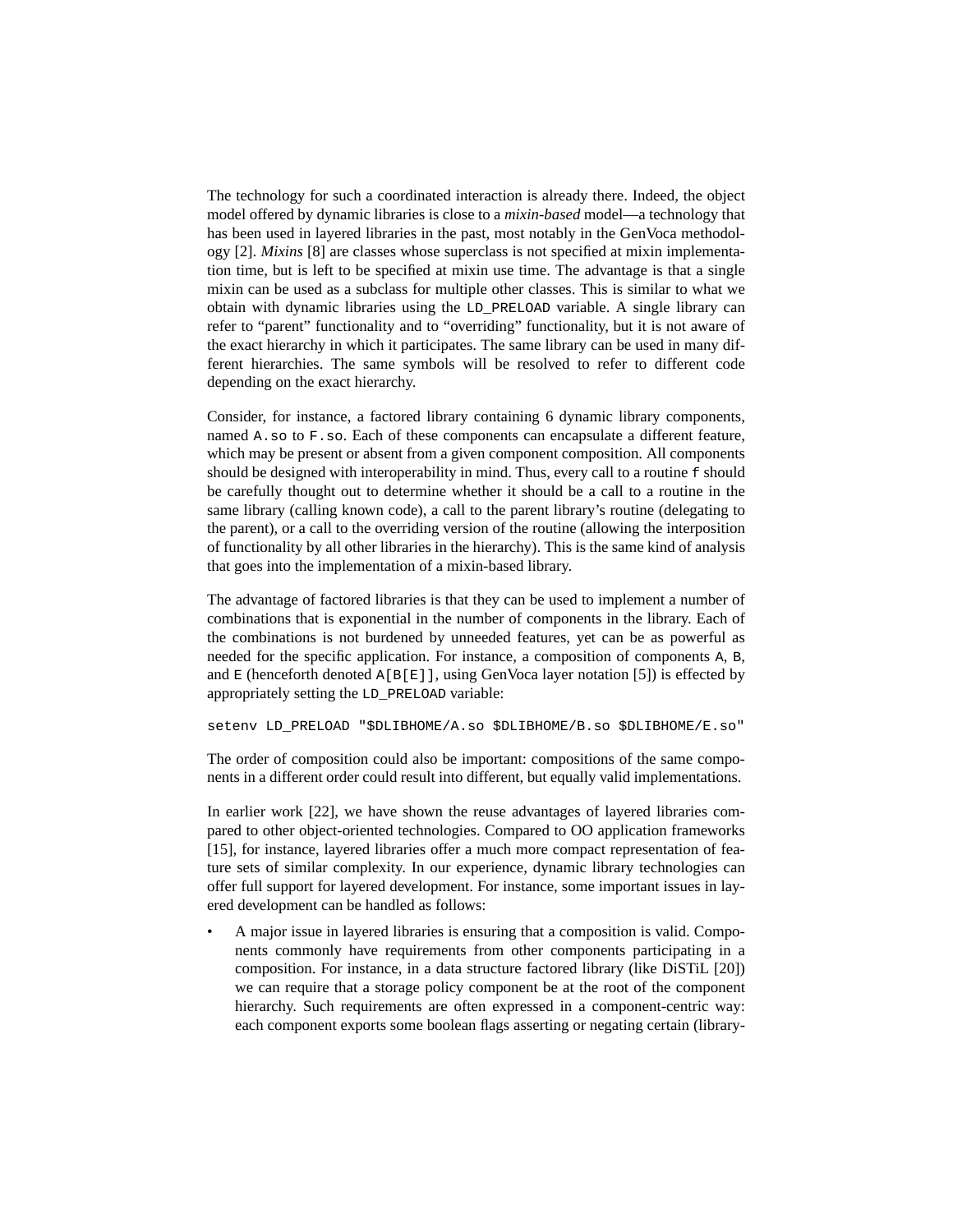specific) properties. At the same time, components can enforce requirements on the union of all properties of components above them or below them in a component hierarchy [\[4\]](#page-11-0). For instance, component A can require that some component above it implement the storage property. If component B exports the property, then composition  $A[B]$  is valid.

Dynamic libraries can support automatic checking of properties at load time. By convention, the library can contain a special initialization function called \_init. This function is called by the dynamic loader to perform library-specific initialization. Properties can be exported by libraries as symbols. For instance, a simple requirement can be expressed as:

```
void _init() {
  assert(dlsym(RTLD_NEXT, "property1"));
}
```
This ensures that a library above the current one in the component hierarchy exports a symbol called "property1". Using this technique, a factored library developer can add complex restrictions on what compositions are valid. The restrictions are checked early: at application (and library) load time, and not when the library functionality is called. It is the responsibility of the layered library author to express the dependencies among components as restrictions of the above form.

• A common feature of layered libraries is that layers can be instantiated multiple times in a single composition. At first, this may seem paradoxical: why would the same code be included more than once in a composition? Nevertheless, the code is actually parameterized by all the components above the current one in a component hierarchy. Thus, multiple copies of the same code can be specialized to perform different functions. Consider, for instance, a multi-pass compiler, where one of the passes is implemented as a component called process\_tree. If the typechecking phase must be completed before reduction to an intermediate language takes place, then a reasonable composition would be:

process\_tree[typecheck[process\_tree[reduce] ] ] .

Dynamic libraries can handle multiple instances of a library in the same composition. In the worst case a brute-force approach (which we had to use in Solaris) is needed: the dynamic library file needs to be copied manually. In Linux, however, the same library can be used multiple times in an LD\_PRELOAD hierarchy without problems.

• Layered library development requires a composition mechanism that imposes a low performance penalty for calling code in different layers. Indeed, Unix dynamic libraries have emphasized fast dispatch. A typical Unix loader will resolve symbols at load time and employ binary rewriting techniques to ensure that future invocations are performed at full speed, instead of suffering lookup cost dynamically on every invocation [\[17\]](#page-12-0). Although, there is still overhead from employing layering (e.g., routines from different layers cannot be inlined) the overhead is kept reasonably small. Additionally, the expected granularity of com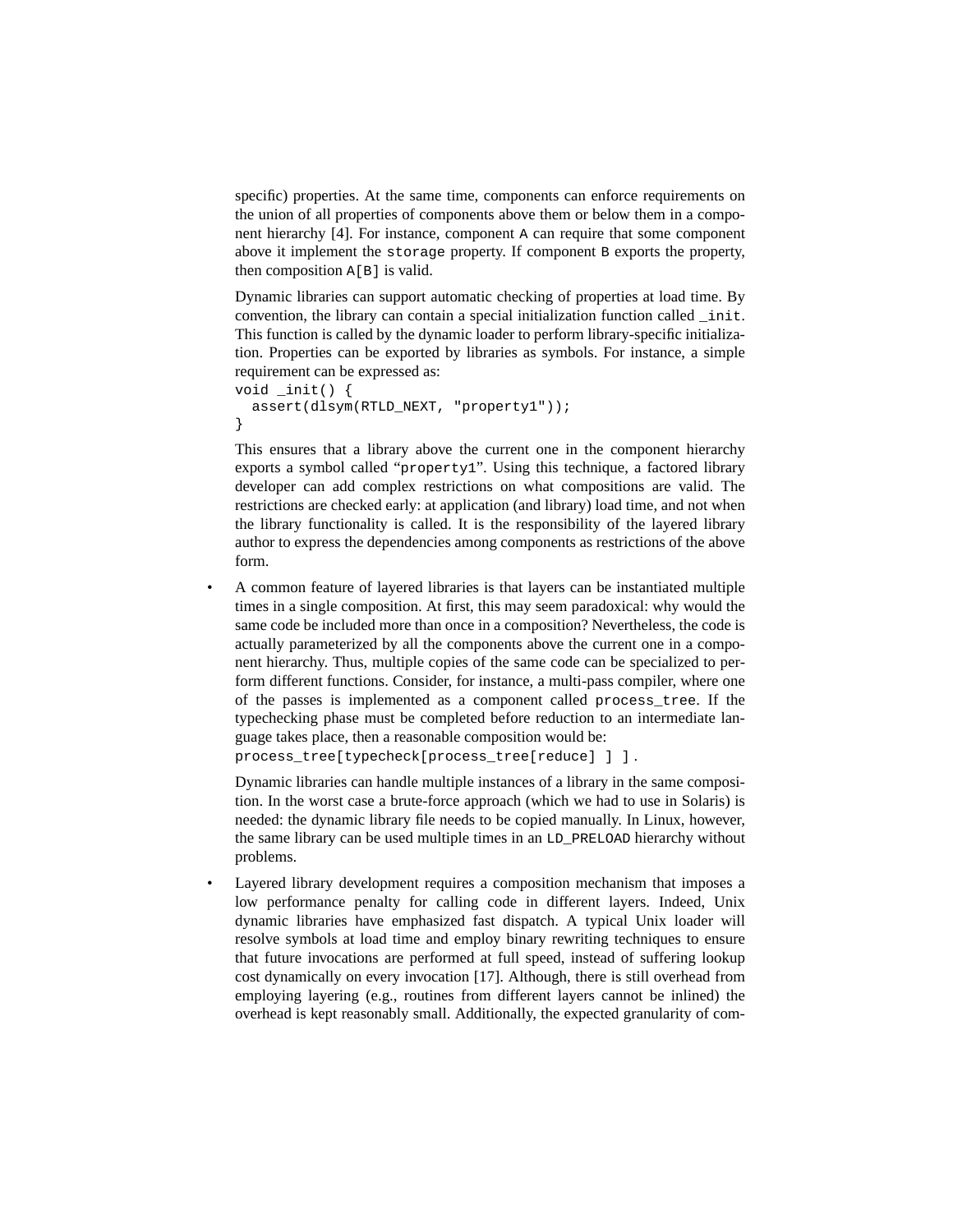<span id="page-7-0"></span>ponents developed using dynamic library technology is large: for fine-grained components, a source-code-level technique is more advantageous. Therefore, the overhead of layering using dynamic libraries is negligible.

Based on the above observations, we believe that dynamic libraries are a good technology for implementing layered libraries. The question that arises is why one should prefer dynamic libraries over other layering technologies. Compared to source code component technologies, dynamic libraries have the usual advantages of binary level components. First, dynamic libraries are language-independent: they can be created in many languages and used by code in other languages. Second, dynamic libraries are binary components, offering intellectual property protection. Furthermore, dynamic libraries have a unique feature compared to all other component technologies (binary or source level): their ability for load-time configurability. This ability yields a lot of flexibility in future updates, but also in operation with legacy code. For instance, dynamic libraries interposing on well-known symbols (e.g., from the libc library) can be used with completely unsuspecting pre-compiled applications.

## **3 Example Applications**

To demonstrate the potential for layered development using dynamic libraries, we will discuss two libraries that we designed as parts of a transparent "file operations" layered library. We should point out that our code is not yet a mature and feature-rich layered library. In fact, our two libraries are not an ideal example of layered library components, as they are only loosely coupled. Nevertheless, our libraries are actual, useful examples. They serve as a basic proof-of-concept by demonstrating almost all of the techniques described in [Section 2.](#page-2-0) Our source code can be found in:

http://www.cc.gatech.edu/~yannis/icsrcode.tar.gz .

#### **3.1 Versioning Library Overview**

Typical Unix file systems do not offer automatic backup capabilities. Unix programs commonly resort to application-level solutions when they need to keep older versions of files when these are modified. For instance, the Emacs text editor and the Framemaker word processor both automatically create a backup file storing the previous version of an edited file. Advanced and general solutions have been proposed at the kernel level—for example, see the report on the Elephant file system [[18\]](#page-12-0) and its references. Nevertheless, it is relatively easy to come up with a good, quite general, and fairly OSneutral solution at the user level using dynamic libraries. Our versioning dynamic library interposes its own code to the symbols wrapping common system calls, like open, creat, unlink, and remove. By setting LD\_PRELOAD to point to the library, we can use it with completely unsuspecting legacy applications. The library recognizes "interesting" file suffixes and only acts if the file in question has one of these suffixes. Any attempt to modify (as opposed to just read) a file through one of the calls implemented by the library will result in a backup being created. Thus, unlike the usual "trash can" or "recycle bin" functionality, our library protects both against deletion and against overwriting with new data. Backup versions of files are stored in a ".ver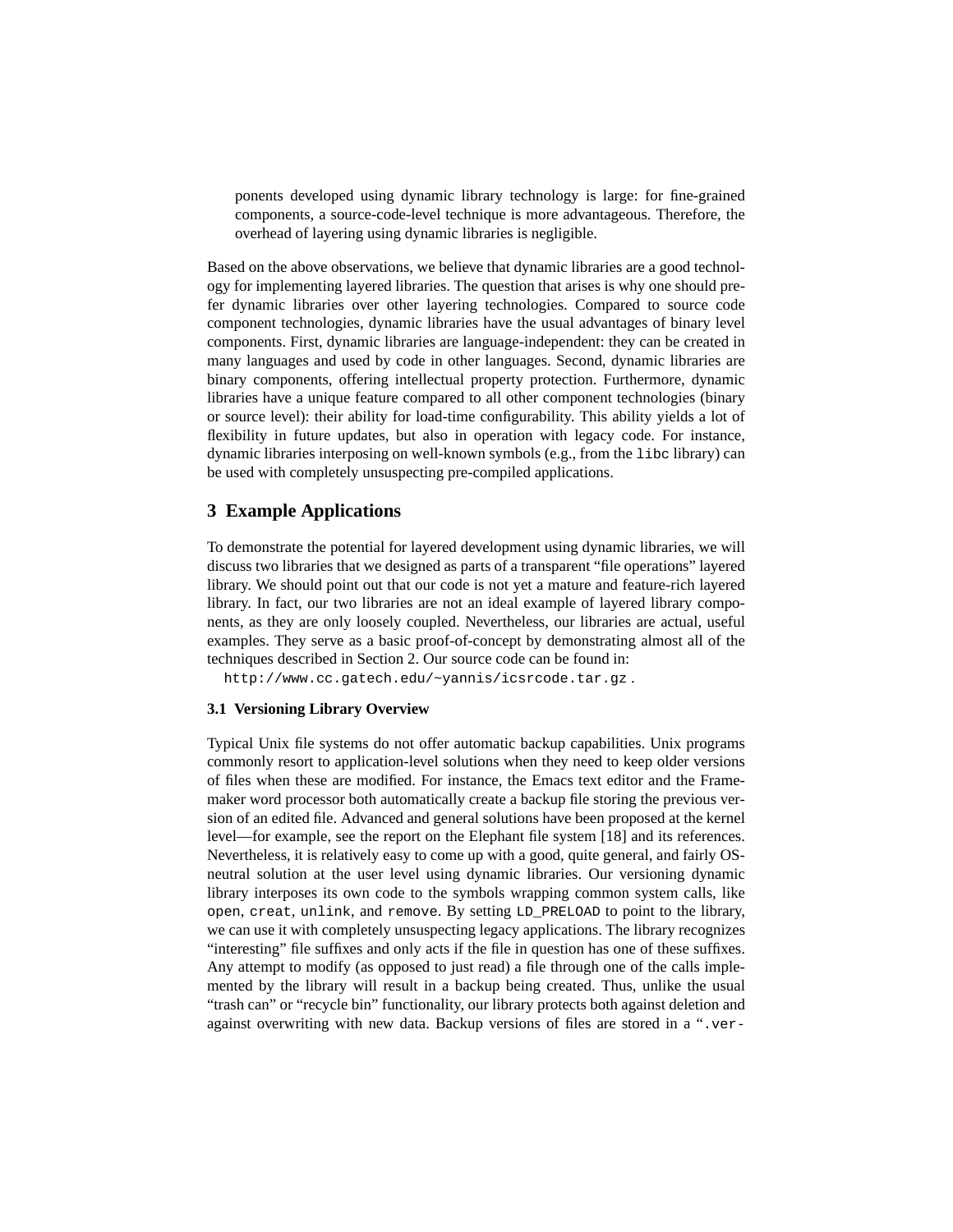sion" subdirectory of the directory where the modified file exists. We have put this library to everyday use for source code files (.c, .h, .cpp, .hpp, .cc, .hh, and .java suffixes) text files (.txt), etc.

An interesting issue in versioning functionality is which of the older versions are worth keeping. The Elephant file system [\[18\]](#page-12-0) allows users to specify policies for keeping older versions. Our library is primitive in this respect: it only keeps a fixed number of the most recent back versions (currently only one, but this can easily change). An interesting future improvement might be to provide versioning policies as other components in our factored library—that is, as dynamic libraries. Then, the user will be able to select the right policy at load time, by composing the versioning library with policy libraries through an LD\_PRELOAD component hierarchy.

#### **3.2 Locking Library Overview**

File locking is another piece of functionality that (although to some extent supported by Unix file systems) is commonly left for the application to provide. (File locking in Unix is a big topic—e.g., see Ch. 2 of the Unix Programming FAQ [\[11\]—](#page-12-0)and our homegrown implementation is certainly not a general solution.) File locking intends to protect files from concurrent modification and to protect applications from inconsistent file views. Application-specific locking protects against access to a file by different instances of the same application, but does not prohibit access by different applications. The Emacs text editor and the FrameMaker word processor are, again, good examples of applications that provide their own locking implementation.

It should be noted that most text-oriented Unix applications do not operate by keeping files open for long periods of time. Instead, applications processing a file first make a temporary copy of the file, on which all modification takes place. Eventually, the temporary file is copied over the original, to reflect the changes. This upload/downloadlike approach provides some protection against inconsistent modification, but is not feasible in the case of large files (e.g., multimedia files).

Our file locking library works by overriding file operations like open, close, and creat. Just like our versioning library, the interposed code checks if the file in question is an "interesting" file. The library implements a readers/writers locking policy: multiple open operations are allowed on a file, as long as they are all read-only accesses. Any other concurrent access is prohibited. Thus, our locking is "mandatory" (but only for applications executing with our library in the LD\_PRELOAD path) while common Unix locking mechanisms are "advisory" (i.e., they require application participation). Normally, our locking policy would perhaps be too strict. Nevertheless, it only becomes restrictive in the case of large files that are opened "in place". (The only other reasonable alternative in this case would be no locking whatsoever.) For the common case when a temporary copy of the file is created, our locking policy just prevents inconsistent write-backs (interleaved write operations by different processes to different parts of a file).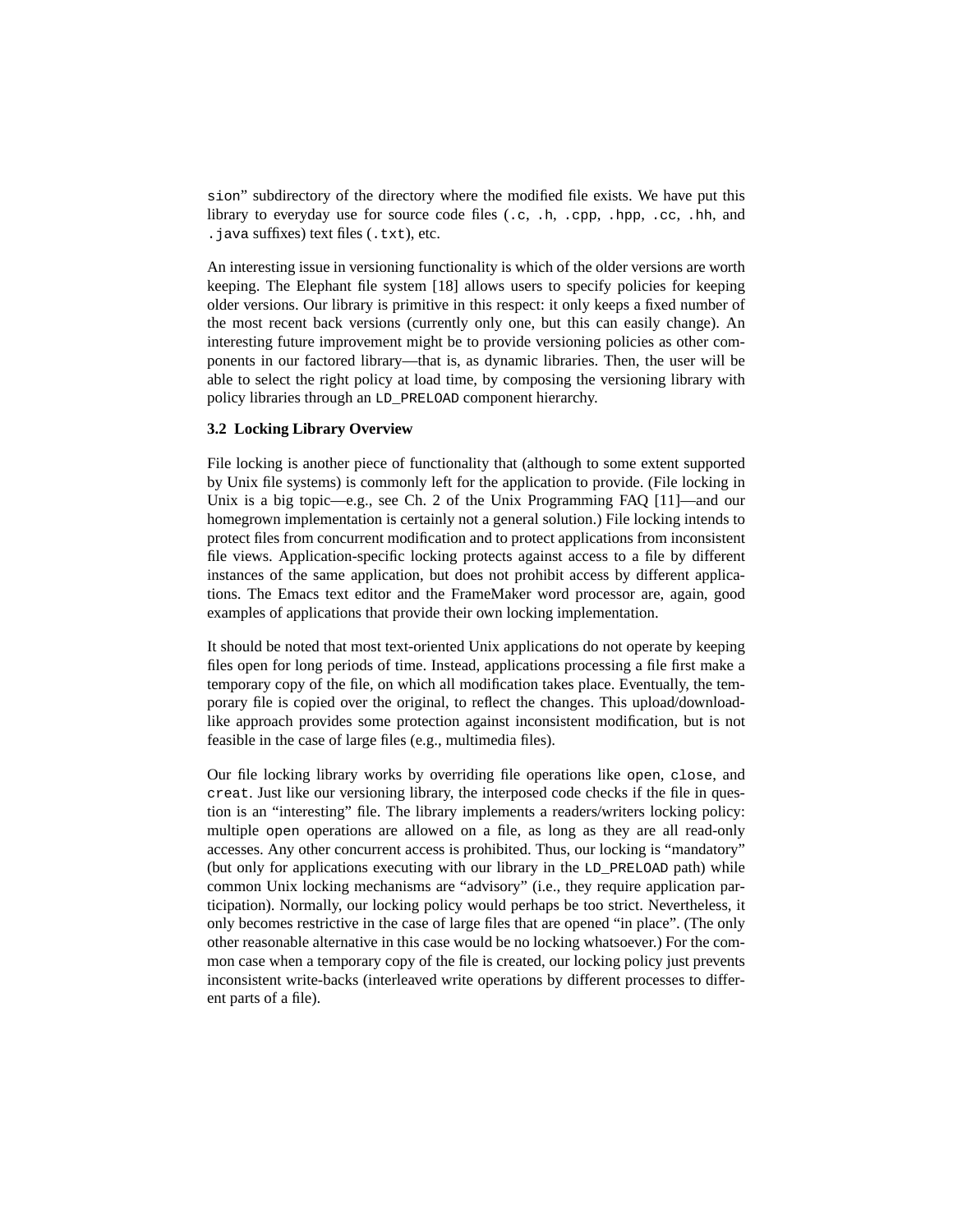Locks and shared data (e.g., number of readers/writers) are stored in the file system, as files under a .lock subdirectory of the directory where the interesting file is found.

#### **3.3 Implementation and Discussion**

The locking and versioning libraries described above employ most of the techniques discussed in [Section 2](#page-2-0). Although the libraries are loosely coupled, they are designed to cooperate, as they interpose on many of the same symbols. Thus, they can be regarded as components in a simple layered library. The two libraries can be used together or individually on an application.

The main difficulty during library development has to do with identifying which procedure calls should conceptually refer to potentially "overridden" functionality, which should refer to functionality in the same library, and which should just be delegated to the parent library in the component hierarchy (or any other dynamic library through normal, path-based lookup).

To facilitate programming in this way, each library initializes a set of "super" implementations for all the symbols it overrides. For instance, the locking library contains initialization code like:

```
super_open = (Openfn) dlsym(RTLD_NEXT, "open");
super_close = (Closefn) dlsym(RTLD_NEXT, "close");
super_creat = (Creatfn) dlsym(RTLD_NEXT, "creat");
...
```
The super\_open, etc., function pointers are static global variables, accessible from all the library routines. They are often used when normal, non-layered code would just call open, close, etc. For instance, the locking library creates a "pre-locking" file using a Unix exclusive file creation operation. The "pre-locking" file serves to ensure that no two processes try to access the locking shared data (i.e., numbers of readers/ writers) at the same time. The code for that operation is:

```
lock_fd = super_open(extended_path, O_WRONLY | O_CREAT | O_EXCL,
                                   S_IRUSR | S_IWUSR | S_IXUSR);
```
The most interesting interaction between layers is the one that occurs when a library calls a routine that is potentially overridden. Recall that this is analogous to a "dynamically bound" call in the object-oriented model. A good example of such a use can be found in the finalizer routine of the locking library. Since many processes do not explicitly close files before they exit, we tried to approximate the correct functionality by calling close on all open files when the library is finalized. This will ensure that the locking library correctly updates its locking information. Nevertheless, the call to close does not only concern the locking library, but also any other dynamic libraries loaded in the process. Thus, the call to close should be to the overriding method of the close routine. A slightly simplified version of our finalizer code is shown here: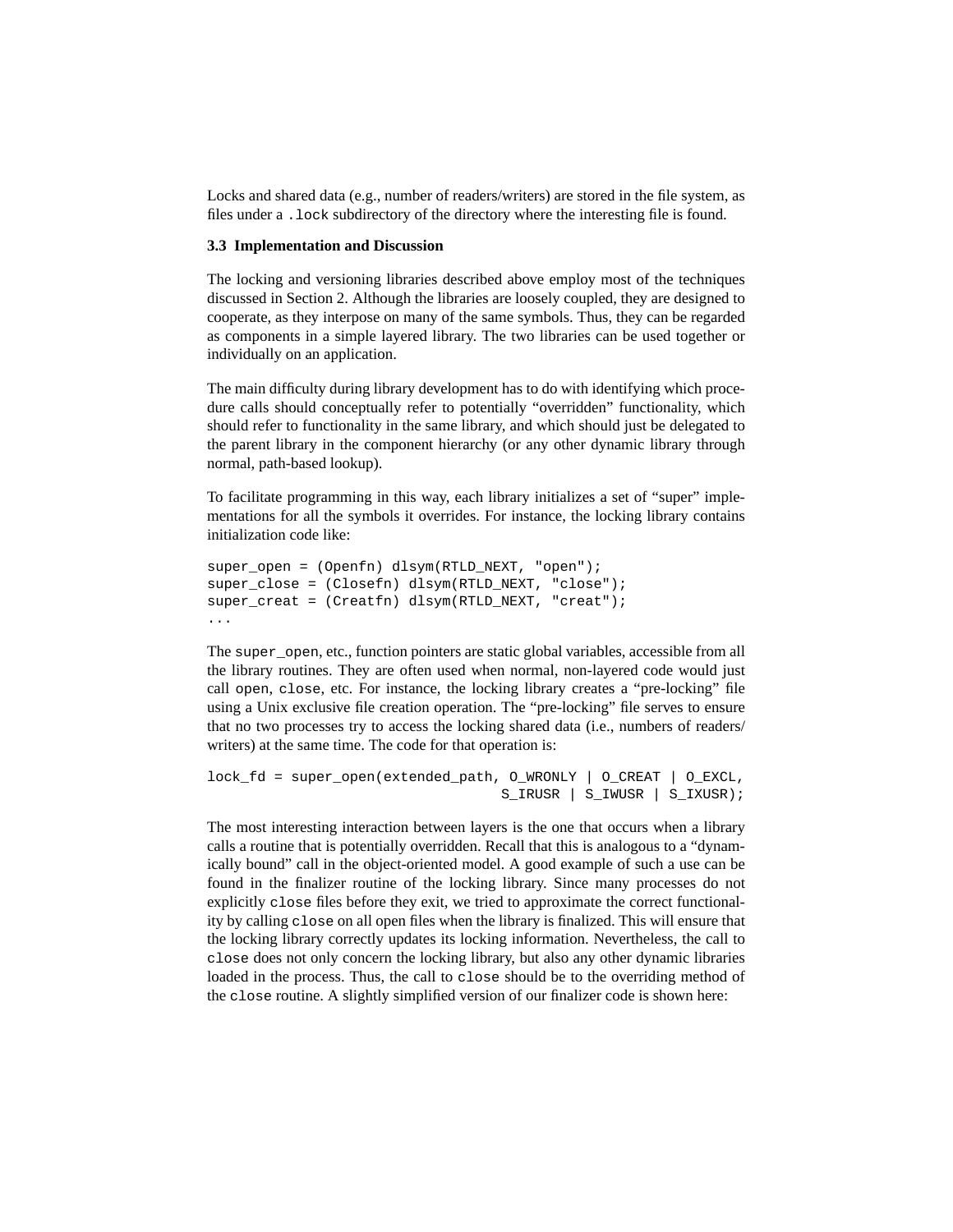```
void _fini() {
 Closefn virt_close = (Closefn) dlsym(RTLD_DEFAULT, "close");
 while (open_files != NULL) {
    open_file_data *next = open_files->next;
    virt_close(open_files->open_fd);
   open_files = next;
 }
}
```
(As can be seen in the above, the locking library has state: it keeps track of what files are open at any point.)

Finally, we should give a warning. Both the locking and the versioning libraries are based on interposing code on symbols used by existing programs. The disadvantage of this approach is that completeness is hard to guarantee. It is easy to miss a symbol that offers a different way to access the same core functionality. Even in the case of welldefined OS interfaces, there is potential for surprise: our first implementation of the versioning library missed the open64 symbol, used in Solaris as part of a transitional interface to accessing large files. Executables compiled to use the open64 symbol circumvented that early version of our library.

## **4 Discussion and Related Work**

There has been a lot of research work presenting advanced techniques for software reuse. This includes work on generators and templates [\[10\]](#page-12-0), transformation systems [\[6\]\[16\]](#page-12-0), language-level component technologies [\[19\]](#page-12-0), module and interconnection languages [\[12\]\[23\]](#page-12-0), and much more. Our emphasis in this paper was not on proving that an overall approach to software design has good reuse properties. Instead, we adapted the existing approach of scalable libraries and layered designs to a different technology. The benefits of scalable libraries are well established [\[3\]](#page-11-0)[\[21\]](#page-12-0). We argued that most of these benefits can be obtained when Unix dynamic libraries are used as the underlying concrete technology.

Despite the emphasis on Unix systems throughout this paper, dynamic libraries are part of all modern operating systems. It may be feasible, for instance, to use some of our ideas in a Windows environment. Nevertheless, our emphasis was on the use of the LD PRELOAD variable, which allows (even a third-party user) to specify compositions simply and concisely. No analogous mechanism exists on Windows systems. The difference between using LD\_PRELOAD and using a path-based lookup mechanism (not only in Windows, but also in Unix variants) is in convenience and transparency. With path-based lookup, libraries need to have specific names, already known by the precompiled executables. Directories have to be set up appropriately to enforce a search order. Finally, to our knowledge, in Windows systems, there is no way to separate the lookup path for dynamic libraries from the search path for executables.

We should also mention that interposing dynamic libraries through the LD\_PRELOAD variable raises some security concerns. For instance, there are commonly restrictions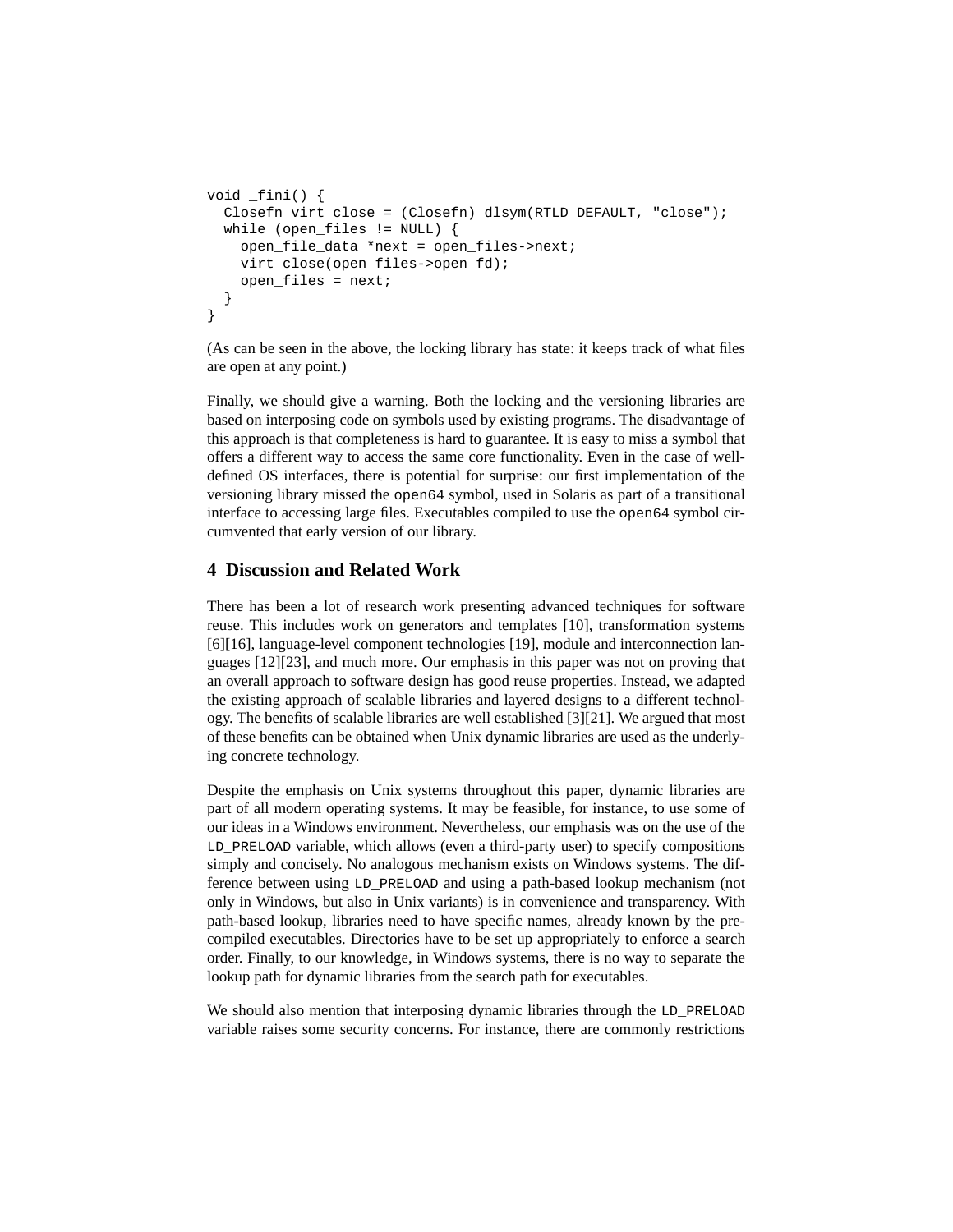<span id="page-11-0"></span>on what libraries can be dynamically linked to set-user-ID or set-group-ID executables. All of these restrictions, however, are orthogonal to the work presented in this paper: they have to do with the general issue of trust of binary programs. Linking a dynamic library is certainly no more dangerous than running an executable program.

Although only tangentially related, we should mention that a lot of work has been done over the years on layered operating system development. The *microkernel* approach is the best known representative of such research, and several object-oriented microkernels (e.g., Spring [\[14\]](#page-12-0) and recently JX [\[13\]](#page-12-0)) have been developed. Although conceptually related, the operating systems modularization work deals with completely different concerns (performance and hardware resource management) from this paper.

## **5 Conclusions**

In this paper we argued that Unix dynamic libraries (or "shared objects") are a good platform for implementing layered designs. The basis of our argument is the observation that dynamic libraries offer exactly analogous mechanisms for interaction between libraries in a library hierarchy, as those offered for interactions between classes in an object-oriented inheritance hierarchy. Furthermore, the establishment of a dynamic library hierarchy is done at load time, allowing great configurability.

We believe that the dynamic library technology can form the basis for mature, industrial-strength factored libraries. Although many factored libraries have been produced so far, few are used in practical settings and most could benefit from the unique features of dynamic library technology (e.g., binding with legacy programs without recompiling). Similarly, although many mature dynamic libraries are in use, no consistent collection of cooperating dynamic libraries, allowing mix-and-match configurability, has been developed. Our work makes a first step in this promising direction.

**Acknowledgments.** This work was partially supported by DARPA/ITO under the PCES program.

## **6 References**

- [1] Apache HTTP Server Documentation Project, "Version 2.0: Dynamic Shared Object (DSO) Support", available at http://httpd.apache.org/docs-2.0/dso.html .
- [2] D. Batory and S. O'Malley, "The Design and Implementation of Hierarchical Software Systems with Reusable Components", *ACM TOSEM*, October 1992.
- [3] D. Batory, V. Singhal, M. Sirkin, and J. Thomas, "Scalable Software Libraries", *ACM SIGSOFT* 1993.
- [4] D. Batory and B.J. Geraci, "Component Validation and Subjectivity in GenVoca Generators", *IEEE Trans. on Softw. Eng.*, February 1997, 67-82.
- [5] D. Batory, "Intelligent Components and Software Generators", *Software Quality Institute Symposium on Software Reliability*, Austin, Texas, April, 1997.